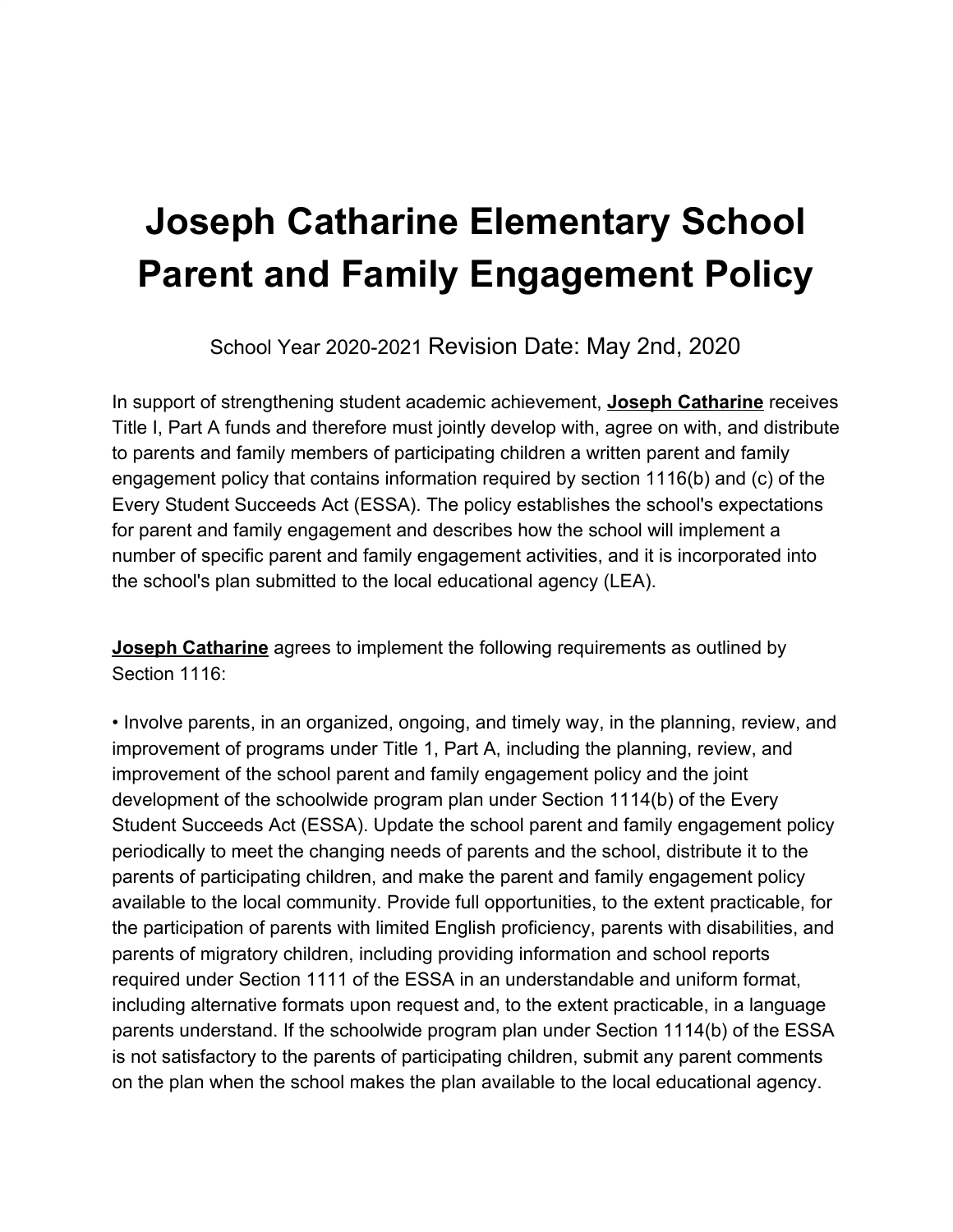Be governed by the following statutory definition of parent and family engagement and will carry out programs, activities, and procedures in accordance with this definition:

Parent and Family Engagement means: The participation of parents in regular, two-way, and meaningful communication involving student academic learning and other school activities, including ensuring:

- A. Parents play an integral role in assisting their child's learning
- B. Parents are encouraged to be actively involved in their child's education at school
- C. Parents are full partners in their child's education and are included, as a decision-making and on advisory committees to assist in the education of their child.
- D. Other activities are carried out, such as those described in Section 1116 of the ESSA

## **DESCRIPTION OF HOW THE SCH***O***OL WILL IMPLEMENT REQUIRED SCHOOL PARENT AND FAMILY ENGAGEMENT POLICY**

## **COMPONENTS**

### **Section A: JOINTLY DEVELOPED**

**Joseph Catharine** will take the following actions to involve parents in an organized, ongoing, and timely manner in the planning, review, and improvement of Title I programs, including opportunities for regular meetings, if requested by parents, to formulate suggestions and to participate, as appropriate, in decisions relating to the education of their child and respond to any such suggestions as soon as practicably possible. In the Spring of 2020, parents were encouraged to attend a meeting in which they could review and give input into this document, as well as the Compact. Parents were notified of this meeting through flyers and monthly calendars sent home with students as well as a phone blast. We held meetings for input on the 2020-2021 parent documents on March 21st and May 2nd, 2020.

### **Section B: ANNUAL TITLE I MEETING**

**Joseph Catharine** will take the following actions to conduct an annual meeting, at a convenient time, and encourage and invite all parents of participating children to attend to inform them about the school's Title I program, the nature of the Title I program, the parents' requirements, the school parent and family engagement policy, the schoolwide plan, and the school-parent compact. We will hold an Annual Title I meeting on Back to School Night in September 2020 where we will invite all parents to participate. During this meeting, we will inform them about the Title I program. We will also provide and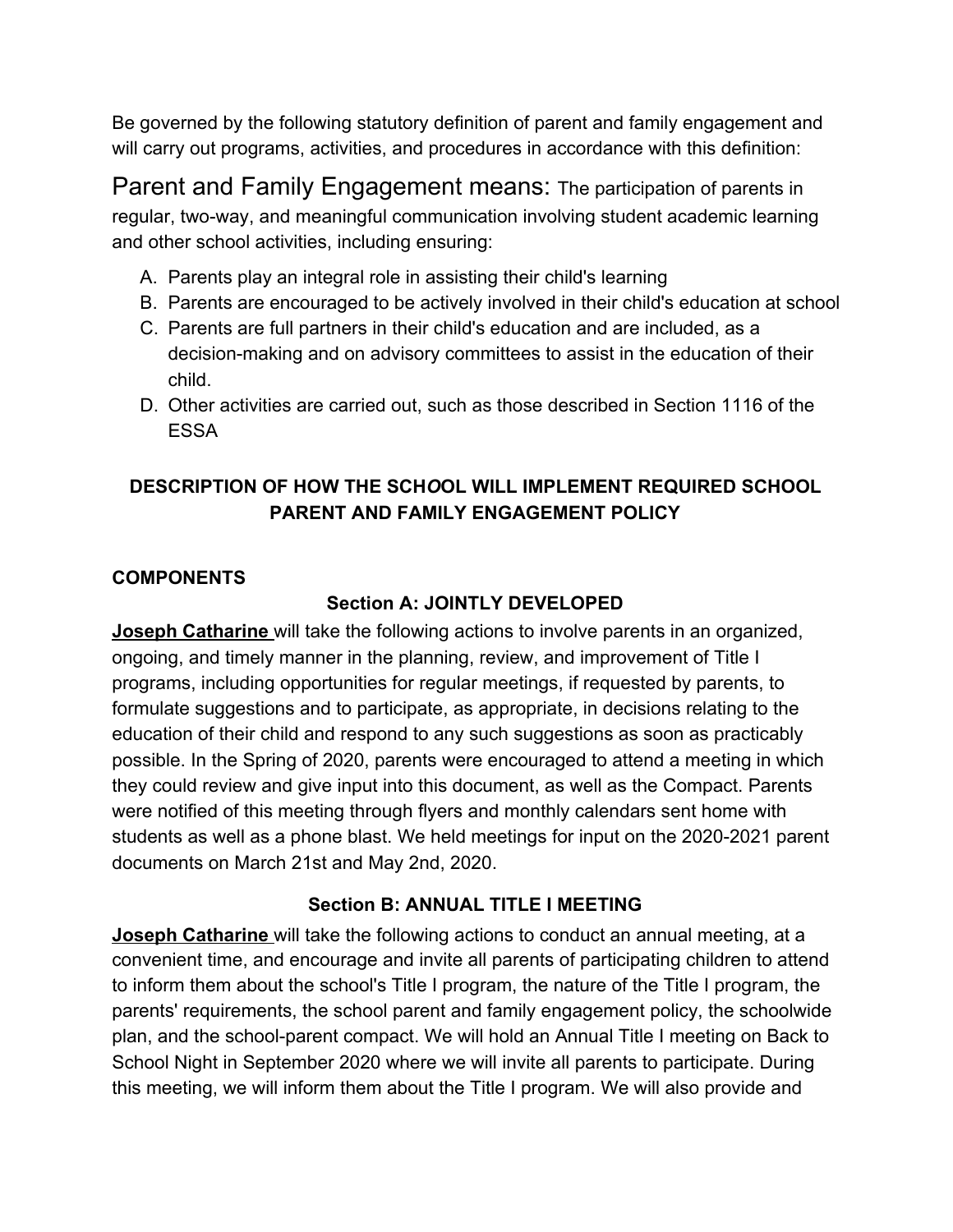send home a copy of the Parent and Family Engagement Policy at that time. Parents will be notified by flyer, monthly calendar and robocall.

# **Section C: COMMUNICATIONS**

**Joseph Catharine** will take the following actions to provide parents of participating children with:

- 1. Timely information about the Title I programs,
- 2. Flexible number of meetings, such as meetings in the morning or evening,
- 3. Transportation, child care or home visits, as such services relate to parent and family engagement and may use Title I funds and
- 4. Information related to the school and parent programs, meetings, and other activities, is sent to the parents of participating children in an understandable and uniform format, including alternative formats upon request and, to the extent practicable, in a language the parents can understand.
- 1. Parents will be given the Parent Engagement Policy and Compact during Back to School Night as well as sent home with students in their communication folder.
- 2. These documents are also uploaded to our website.
- 3. Parents are notified about various meetings, assemblies, and events during the school year through flyers and monthly calendars sent home with students as well as through a phone blast.
- 4. Meetings, training, and workshops are held at various times of the day to accommodate all families and their schedules, All communications sent home are in the family home language. Any translation can be made available upon request.

# **Section D: SCHOOL-PARENT COMPACT**

**Joseph Catharine** will take the following actions to jointly develop with parents of participating children a school-parent compact that outlines how parents, the entire school staff, and students will share the responsibility for improved student academic achievement and the means by which the school and parents will build and develop a partnership to help children achieve the state's high standards.

- In the Spring of 2020, parents were encouraged to attend a meeting in which they could review and give input into this document, as well as the Compact.
- Parents were notified of this meeting through flyers and monthly calendars sent home with students as well as a phone blast.
- We held meetings for input on the 2020-2021 parent documents on March 21st and May 2nd, 2020.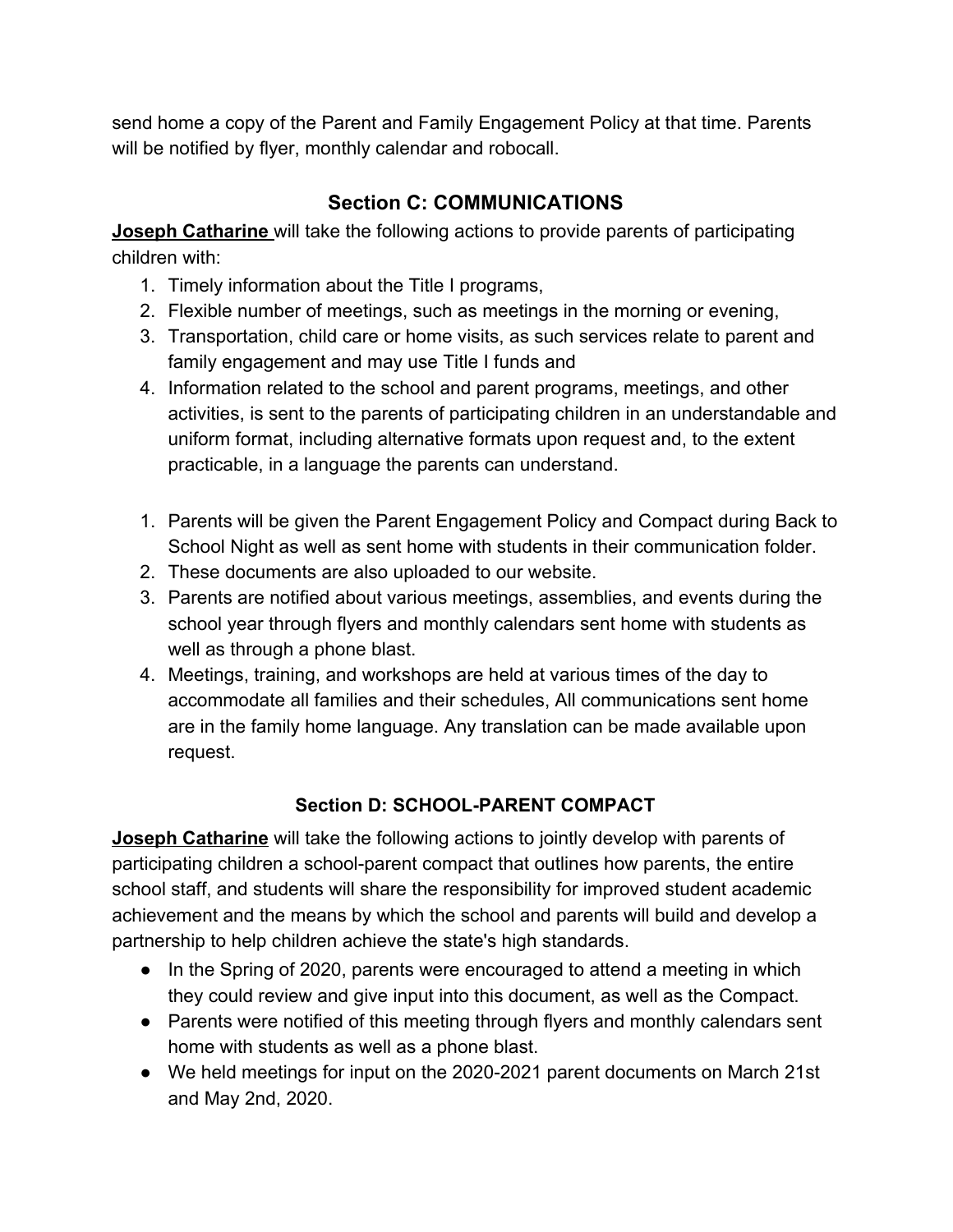● Parents will again be invited to revision meeting for next year's compact in the spring 2020

### **Section E: RESERVATION OF FUNDS**

**• Joseph Catharine** will take the following actions to involve the parents of children served in Title 1, Part A schools in decisions about how the 1 percent of Title I, Part A funds reserved for parent and family engagement is spent by: In the winter, parents are encouraged to attend a budget review meeting. At this time, parents can give input into how they would like to see the parent involvement funds to be spent. The Parent Involvement funds will be used to purchase summer bridge books to prevent the summer slide as well as various books to give to parents who attend workshops and training throughout the year.

# **Section F: COORDINATION OF SERVICES**

**Joseph Catharine** will, to the extent feasible and appropriate, coordinate and integrate parent and family engagement programs and activities with other Federal, State, and local programs, including public preschool programs, and conduct other activities, such as parent resource centers, that encourage and support parents in more fully participating in the education of their children by:

- Gemma Services- provides after-school programming for students in grades 1 to 4
- The MainLine Arts center will provide enrichment for students in grades 5
- Invite public preschools to the kindergarten open house in the spring
- Make parent resource center in 102 available for families
- During parent workshops coordinate with outside community partners to present resources, services, and goods available to assist families.

### **Section G: BUILDING CAPACITY OF PARENTS**

**Joseph Catharine** will build the parents' capacity for strong parent and family engagement to ensure effective involvement of parents and to support a partnership among the school and the community to improve student academic achievement through the following:

1. Providing parents with a description and explanation of the curriculum in use at the school, the forms of academic assessments used to measure student progress, and the achievement levels of the challenging State academic standards; and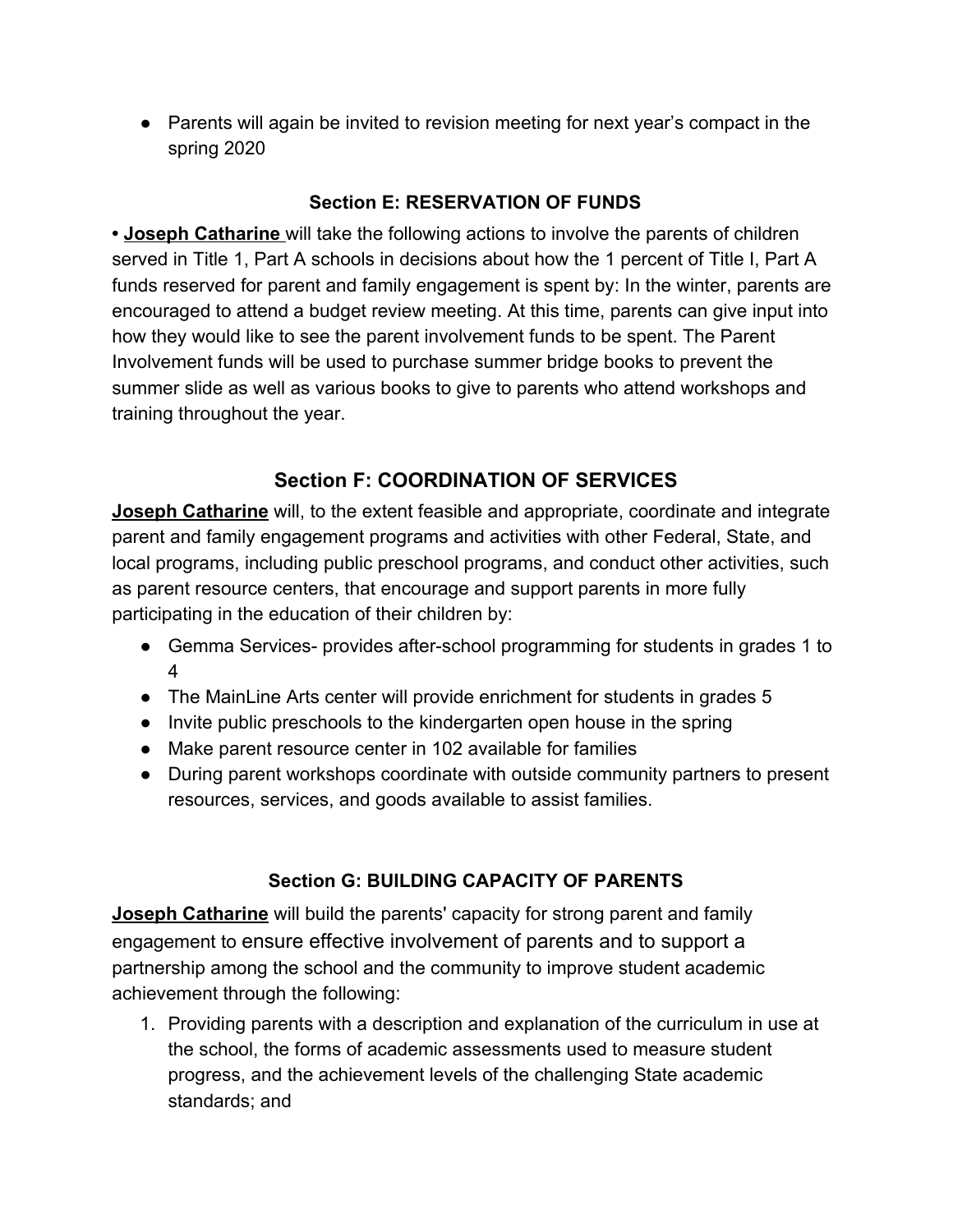- 2. Materials and training to help parents to work with their child to improve their child's achievement, such as literacy training and using technology (including education about the harms of copyright piracy), as appropriate, to foster parent and family engagement
- 3. Providing assistance to parents of participating children, as appropriate, in understanding topics such as the following:
	- a. The challenging State's academic standards
	- b. The State and local academic assessments including alternate assessments
	- c. The requirements of Title I, Part A
	- d. How to monitor their child's progress
	- e. How to work with educators to improve the achievement of their child.

Various workshops and training are offered to parents throughout the school year. Some of the topics being covered are:

- How to register/access the parent portal,
- Literacy night and Math night.
- How to access google classroom and assist your child with classwork
- Parent Workshop Read To Succeed
- Parent Town Hall
- Winter SAC/Title I Meeting

During the Annual Title I meeting, held each September, we share with parents the requirements of Title I, Part A, the State's academic standards and local academic assessments. There are three report card conferences throughout the school year, November, February, and April, with an evening conference offered once per year. Families that cannot attend are offered virtual or phone conferences at alternate dates/ times. During these conferences, teachers will discuss with parents tools for how to monitor their child's progress.

### **Section H: BUILDING CAPACITY OF SCHOOL STAFF**

**• Joseph Catharine** will provide training to educate teachers, specialized instructional support personnel, principals, and other school leaders, and other staff, with the assistance of parents, in the value and utility of contributions of parents, and in how to reach out to, communicate with, and work with parents as equal partners, implement and coordinate parent programs, and build ties between parents and the school by:

● Making surveys available to parents during all events, meetings, and conferences.